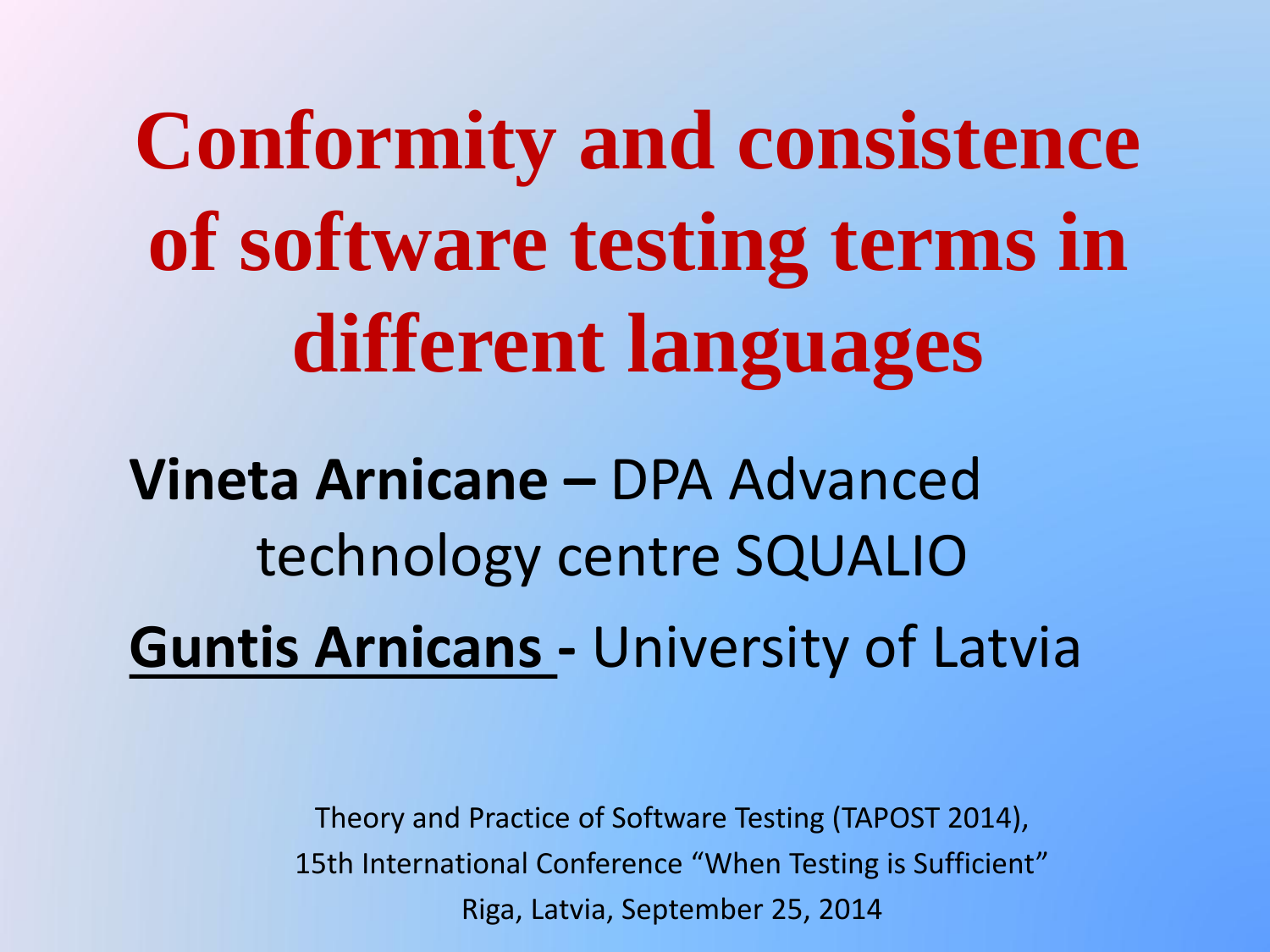# The Importance of Using the Right **Words**

Ugur Akinci ([http://www.technicalcommunicationcenter.com](http://www.technicalcommunicationcenter.com/)):

«*Using the right words is so critical in communications in general and technical writing in particular.*

*The wrong word can take the conversation to a totally unintended direction, sometimes with humorous and other times with not-sohumorous results.*»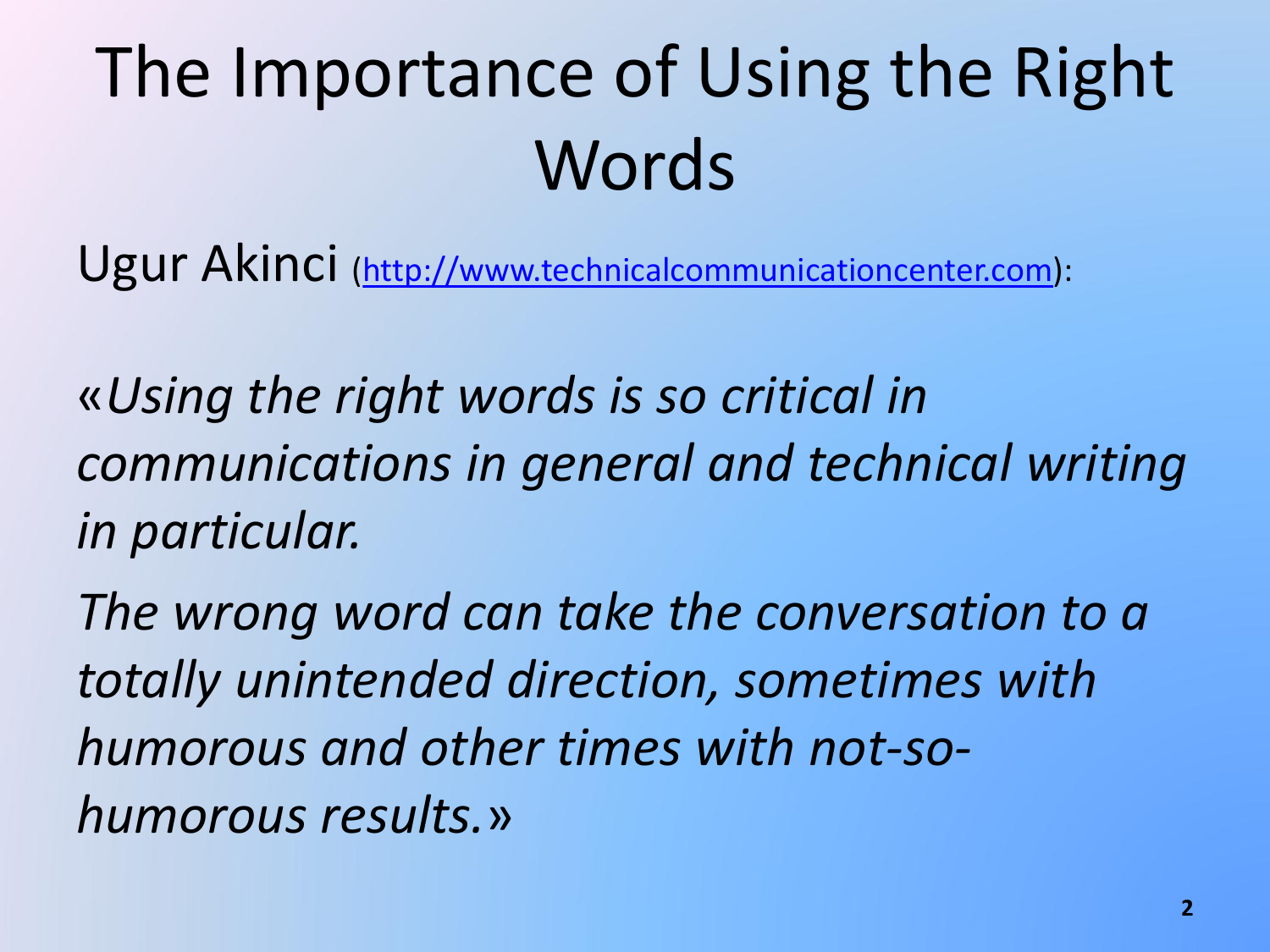## ISTQB Glossary

#### **Glossary**

#### **Standard Glossary of Terms used in Software Testing**

**bottom-up testing:** An incremental approach to in components are tested first, and then used to components. This process is repeated until the c tested. See also integration testing.

**boundary value:** An input value or output value partition or at the smallest incremental distance of minimum or maximum value of a range.

**boundary value analysis:** A black box test design to based on boundary values. See also boundary valu

**boundary value coverage:** The percentage of bound copyright Notice test suite

boundary value testing: See boundary value analys.

**branch:** A basic block that can be selected for exerwhich one of two or more alternative program pat then-else.

Version 2.4

International Software Testing Qualifications Board



This document may be copied in its entirety, or extracts made, if the source is acknowledged.

| Version 2.4                                           | Page 1 of 50 | 04 July 2014 |
|-------------------------------------------------------|--------------|--------------|
| C International Software Testing Qualifications Board |              |              |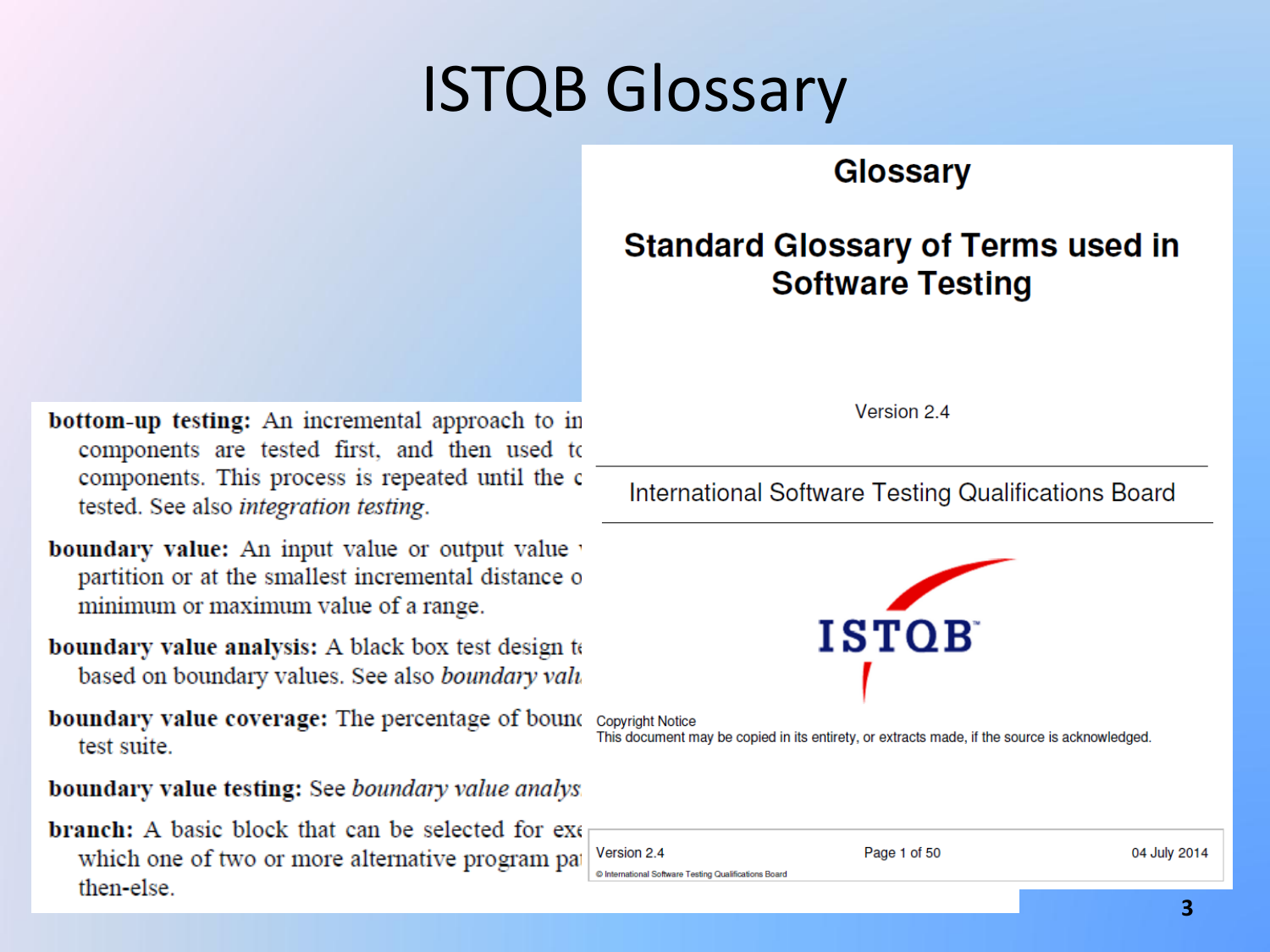#### Standard glossary of terms used in Software Testing

- **bottom-up testing:** An incremental approach to integration testing where the lowest level components are tested first, and then used to facilitate the testing of higher level components. This process is repeated until the component at the top of the hierarchy is tested. See also integration testing.
- **boundary value:** An input value or output value which is on the edge of an equivalence partition or at the smallest incremental distance on either side of an edge, for example the minimum or maximum value of a range.
- **boundary value analysis:** A black box test design technique in which test cases are designed based on boundary values. See also boundary value.
- **boundary value coverage:** The percentage of boundary values that have been exercised by a test suite.
- **boundary value testing:** See boundary value analysis.
- **branch:** A basic block that can be selected for execution based on a program construct in which one of two or more alternative program paths is available, e.g. case, jump, go to, ifthen-else.
- The glossary contains 838 entries
- For comparison, "IEEE Standard Glossary of Software Engineering Terminology" (1990) contains approximately 1300 entries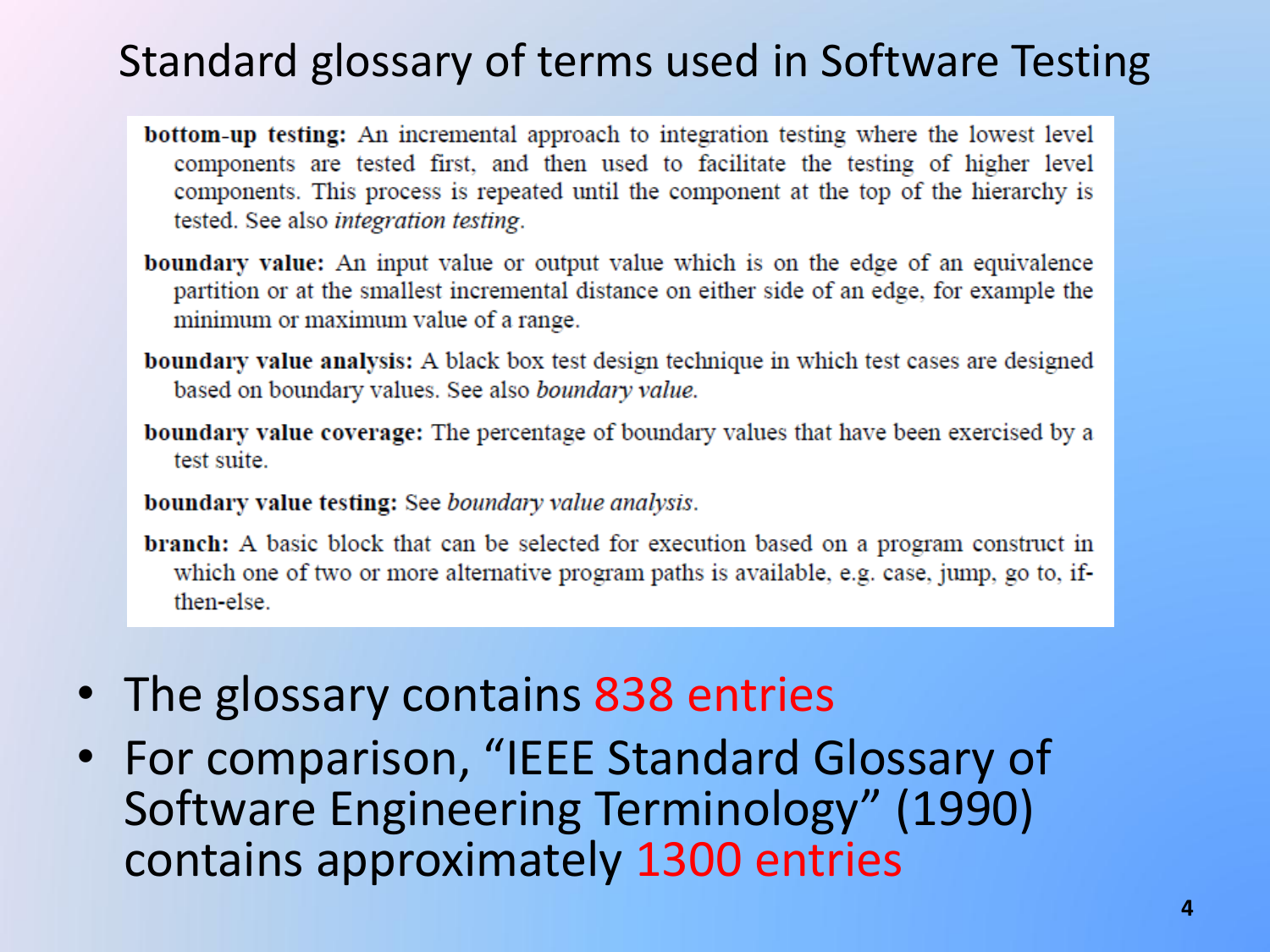# Which glossary is the best one?

- We consider that ISTQB Glossary is the best software testing glossary
- It is created and maintained by many acknowledged specialists

• This glossary in English serves as a basis for software testing glossaries in various other languages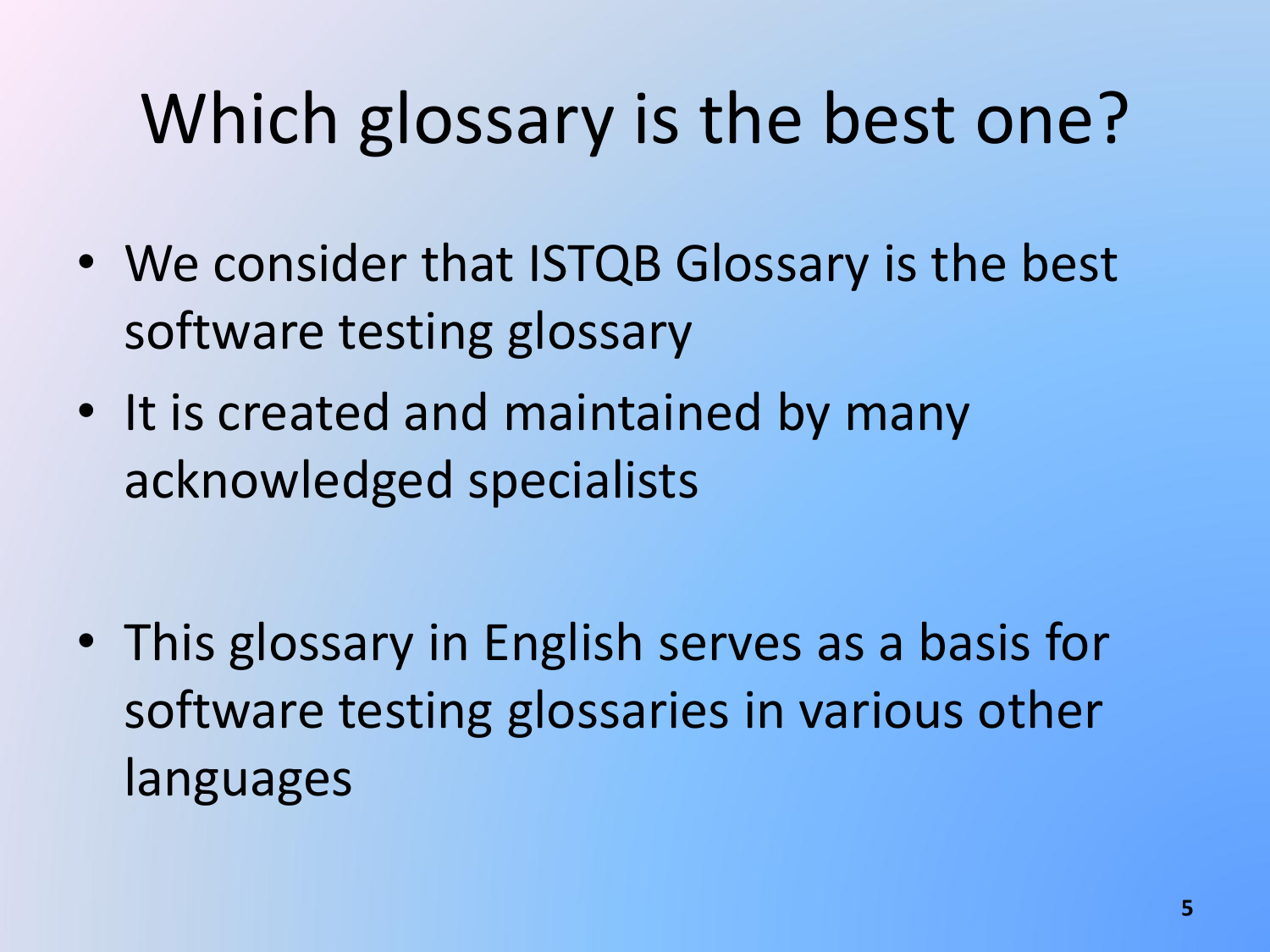## Translations

| <b>Language</b> | <b>Version</b> | <b>Date of ISTQB</b><br>version |
|-----------------|----------------|---------------------------------|
| English         | 2.4            | 4 July 2014                     |
| German          | 2.2            | <b>19 October 2012</b>          |
| <b>Russian</b>  | 2.2            | <b>19 October 2012</b>          |
| French          | 2.1            | 1 April 2010                    |
| Spanish         | 1.3            | 31 May 2007                     |
| Latvian         | In process 2.4 | 4 July 2014                     |
| Estonian        | - ?            |                                 |
| Lithuanian      |                |                                 |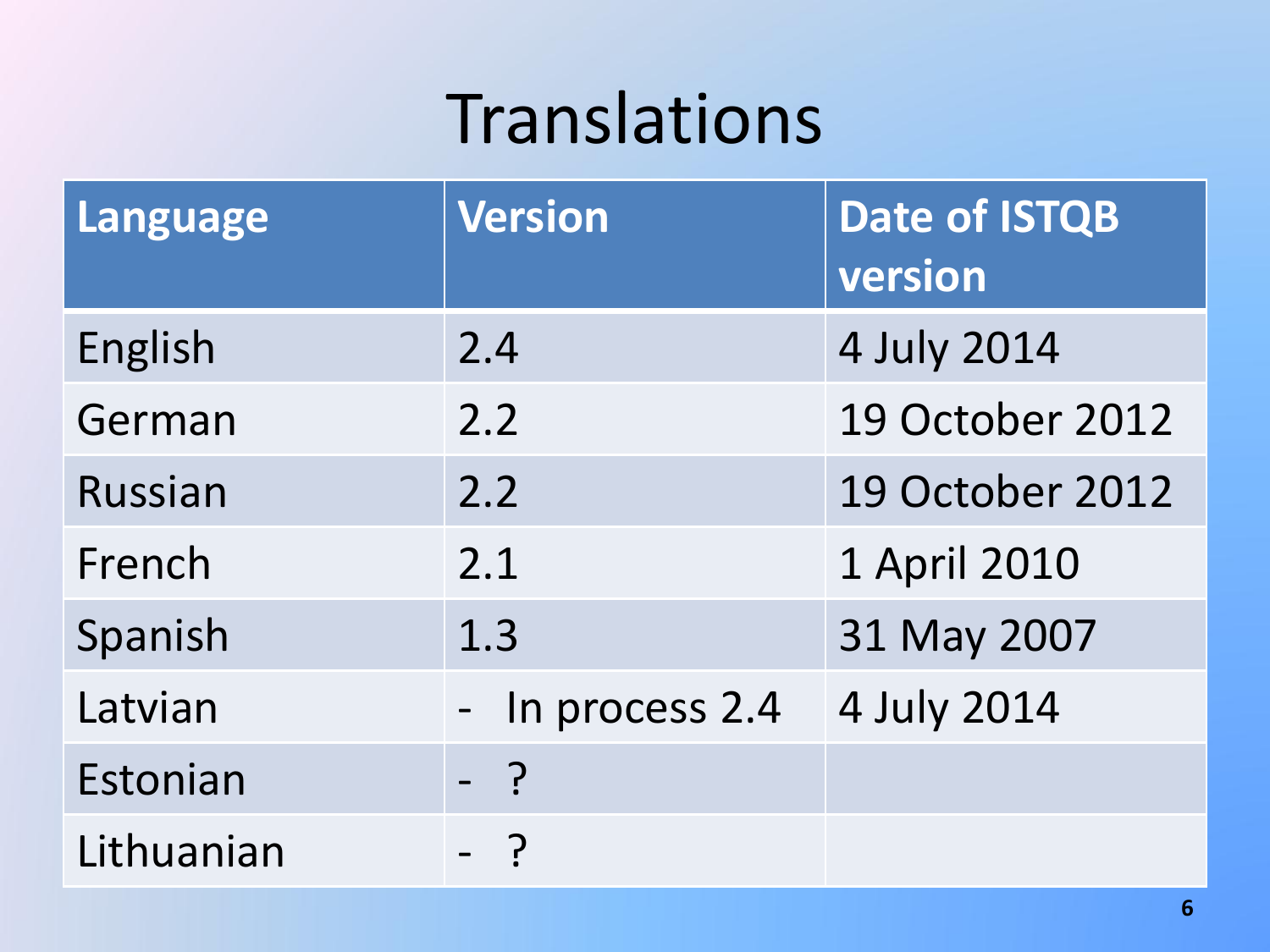## Terms in Latvian

- ISTQB Glossary V2.4 contains **838 terms**
- ISTQB Glossary terms in **AkadTerm** (Latvia)
	- **98** terms with **exact or acceptable translation**
	- **3** terms with too **archaistic IT meaning**
	- **40** terms related to IT domain but **without of a software testing context**
	- **101** terms related to **non-IT domain**
	- **596** terms **not included** at all
- Most of terms has many translations / definitions! (for statistics we took the best one)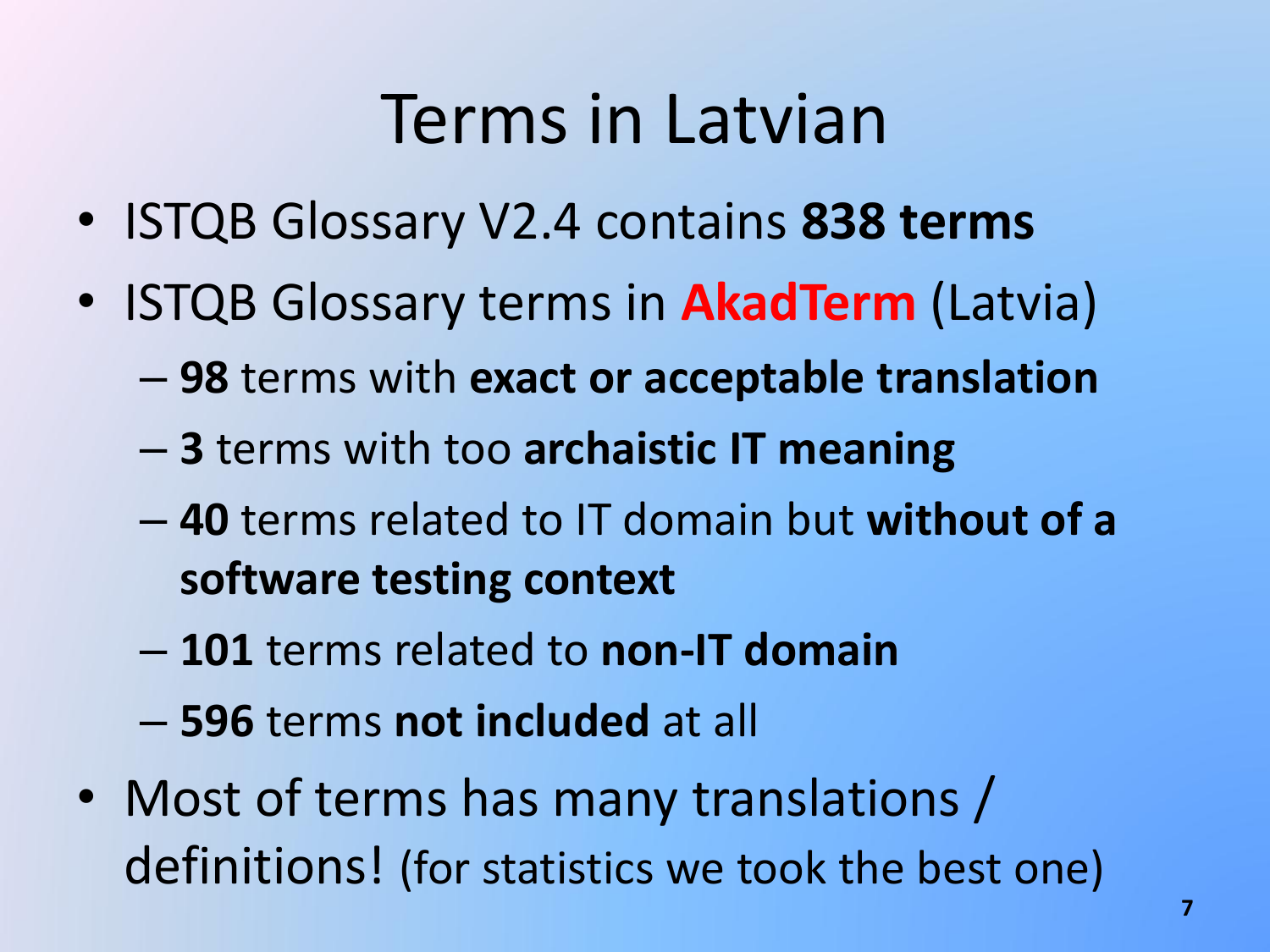## Version inconsistence

- English English (from one version to another)
- English {German, Russian, French, Spanish}
- English *Other language*
- *Other language Other language*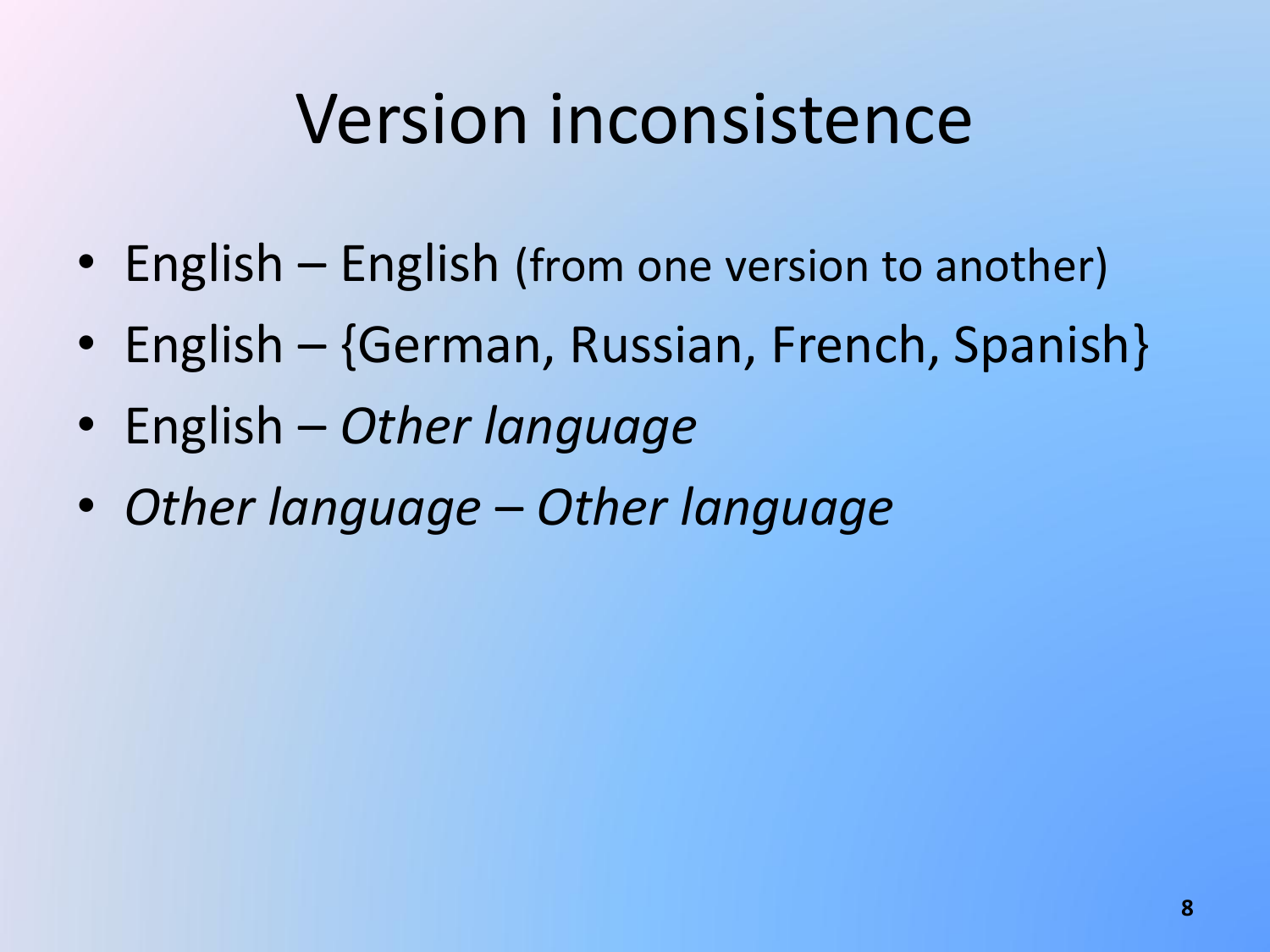# Inconsistances in ISTQB Glossary

|          | <b>component</b>  A minimal {software} item that can be tested |
|----------|----------------------------------------------------------------|
|          | in isolation.                                                  |
| software | Computer programs, procedures, and possibly                    |
|          | associated documentation and data pertaining                   |
|          | to the operation of a computer {system}.                       |
|          |                                                                |
| system   | A collection of {component}s organized to                      |
|          | accomplish a specific function or set of                       |
|          | functions.                                                     |

- Terms in definitions make a loop
- Do we have to translate exactly or not?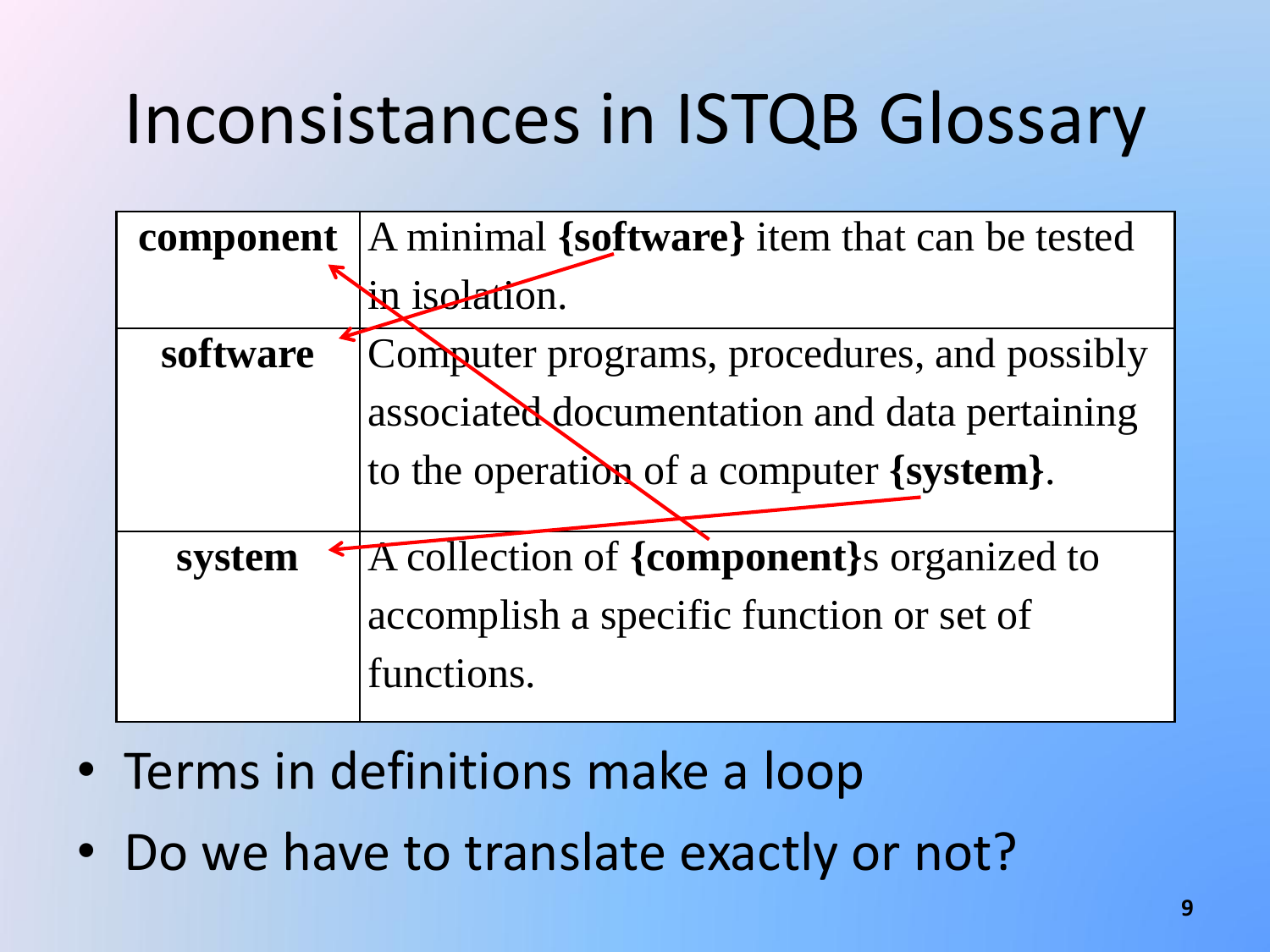### New meaning for existing definitions («data flow»)

|           | <b>ISTQB</b>                   | An abstract representation of the sequence and possible changes of the<br>state of data objects, where the state of an object is any of: creation,<br>usage, or destruction.                                                                                                                                                                                                                                                       |
|-----------|--------------------------------|------------------------------------------------------------------------------------------------------------------------------------------------------------------------------------------------------------------------------------------------------------------------------------------------------------------------------------------------------------------------------------------------------------------------------------|
|           |                                | Datu objektu stāvokļu izmaiņu secības abstrakta reprezentācija; objekta<br>Translation stāvoklis var būt viens no: izveidošana, lietošana, iznīcināšana.                                                                                                                                                                                                                                                                           |
| <i>in</i> | <b>Definitions</b><br>AkadTerm | Datu kopums, ko noteiktā secībā no datu avota pārraida datu saņēmējam.<br>Secība, kādā datorā datus pārraida, izmanto un pārveido programmas<br>izpildes gaitā.<br>Datu pārvietošanās pa datu apstrādes sistēmas aktīvajām sastāvdaļām<br>konkrēta darba veikšanas gaitā.<br>1. Datu kopums, ko noteiktā secībā no datu avota pārraida datu<br>saņēmējam.<br>2. Secība, kādā datorā datus pārraida, izmanto un pārveido programmas |
|           |                                | izpildes gaitā.                                                                                                                                                                                                                                                                                                                                                                                                                    |

Datu kopums, ko secīgi pārraida no datu avota datu saņēmējam.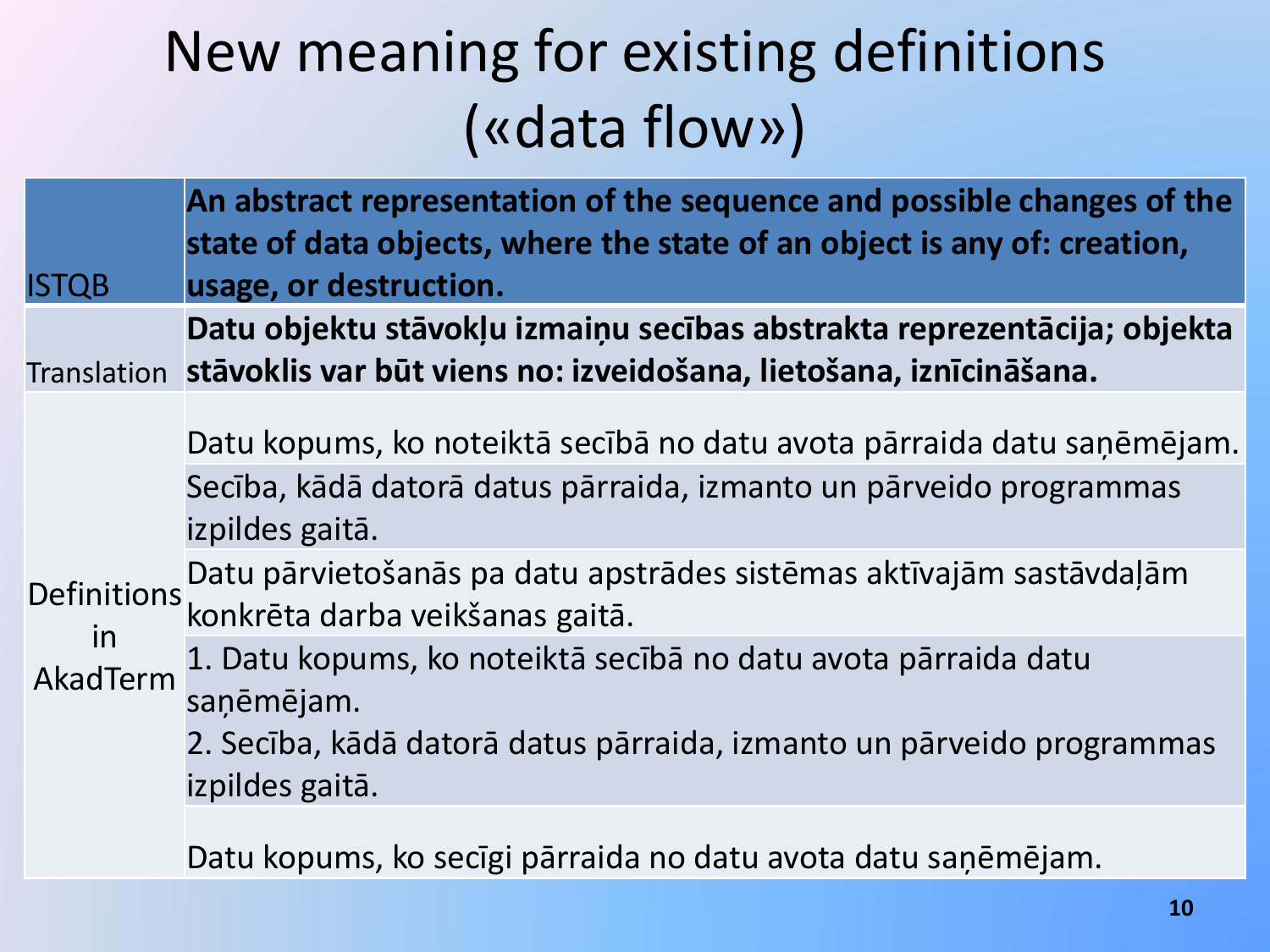### Addition meaning for existing definitions 1

| <b>ISTQB</b>                      |       | error A human action that produces an incorrect result.                                                                                                       |
|-----------------------------------|-------|---------------------------------------------------------------------------------------------------------------------------------------------------------------|
|                                   |       | Nesaskaņa starp izskaitļoto, novēroto vai izmērīto vērtību vai<br>stāvokli un patieso, specificēto vai teorētiski pareizo vērtību<br>kļūda vai stāvokli.      |
|                                   |       | Pretruna starp izskaitļotu, novērotu vai izmērītu vērtību vai<br>nosacījumu un patieso, noteikto vai teorētiski pareizo vērtību<br>kļūda vai nosacījumu.      |
| <b>Definitions</b><br>in AkadTerm | klūda | Nesaskaņa starp izskaitļoto, novēroto vai izmērīto vērtību vai<br>stāvokļi un patieso, specificēto vai teorētiski pareizo vērtību<br>vai stāvokli.            |
|                                   |       | Atšķirība starp aprēķināto, izmērīto vai eksperimentāli iegūto<br>mainīgā vērtību un tā patieso vērtību, kas var būt uzdota vai<br>kļūda noteikta teorētiski. |
|                                   | klūda | Atšķirība starp aprēķināto, izmērīto vai eksperimentāli iegūto<br>mainīgā lielumu un tā patieso vērtību, kas var būt uzdota vai<br>noteikta teorētiski.       |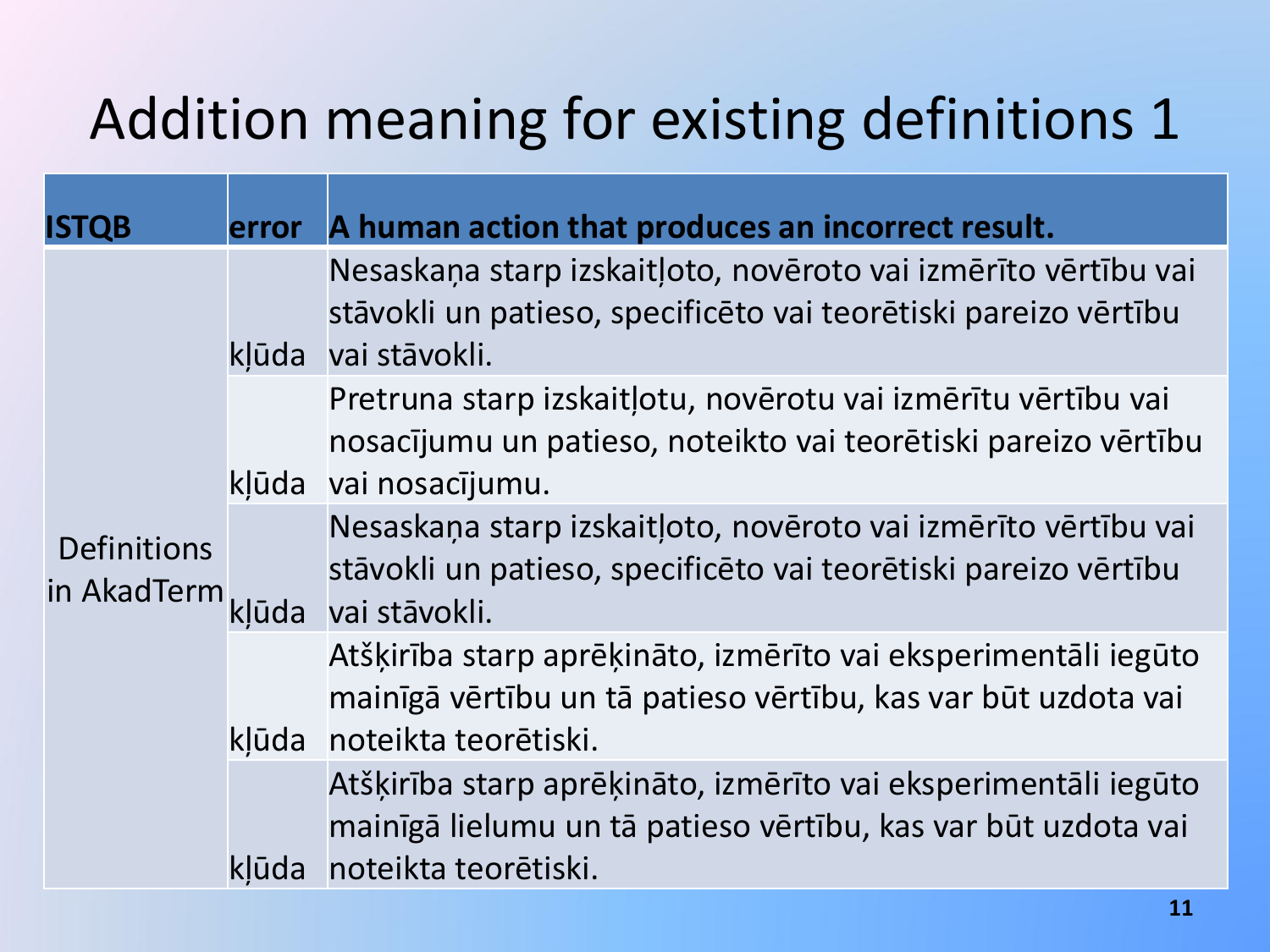### Addition meaning for existing definitions 2

| <b>ISTQB</b> | <b>failure</b> | Deviation of the component or system from its expected<br>delivery, service or result.                                                                                                                                                                                                    |
|--------------|----------------|-------------------------------------------------------------------------------------------------------------------------------------------------------------------------------------------------------------------------------------------------------------------------------------------|
|              | kļūme          | The inability of a computer system or related device to<br>operate reliably or to operate at all.                                                                                                                                                                                         |
| Definitions  | klūme          | Funkcionālas vienības spējas pārtraukums izpildīt kādu<br>prasītu funkciju. Funkcionālas vienības nespēja izpildīt kādu<br>prasītu funkciju.                                                                                                                                              |
| in AkadTerm  | klūme          | Situācija, kad objekts zaudē spēju izpildīt kādu prasītu<br>funkciju. Piezīmes: 1) pēc atteices objektam ir radies<br>defekts; 2) atšķirībā no bojājuma, kas ir stāvoklis, atteice ir<br>notikums; 3) definētais jēdziens neattiecas uz objektiem,<br>kuru sastāvā ir tikai programmtūra. |
|              | klūme          | Pilnīga neveiksme, bankrots, bojāeja, sabrukums.                                                                                                                                                                                                                                          |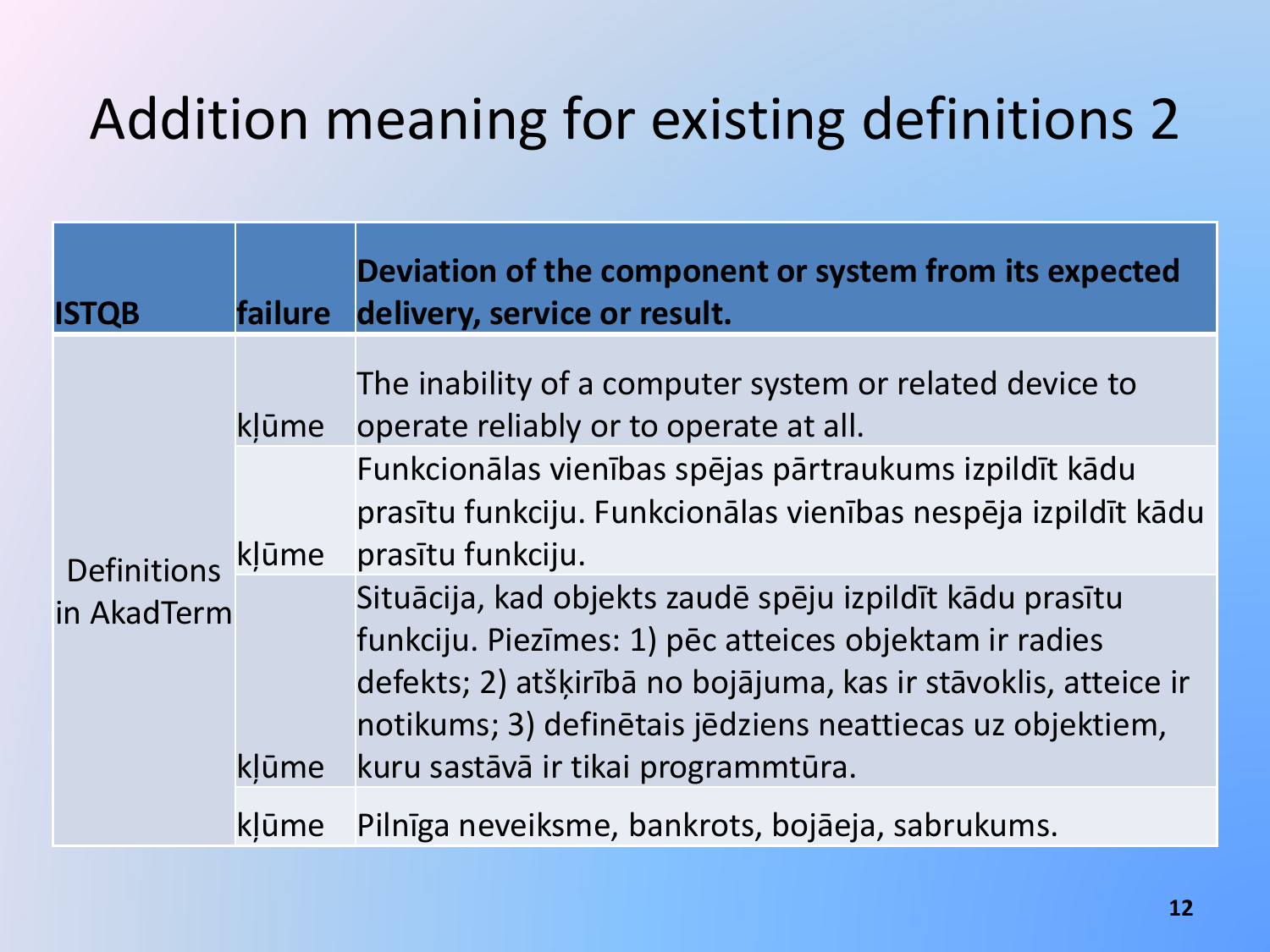## More specific narrow meaning

|                |           | A programming language in which                          |
|----------------|-----------|----------------------------------------------------------|
|                |           | executable test scripts are written, used by             |
|                | scripting | a test execution tool (e.g. a                            |
| <b>ISTQB</b>   | language  | capture/playback tool).                                  |
|                |           | A simple programming language designed to                |
| Definitions    |           | perform special or limited tasks, sometimes              |
| in<br>AkadTerm |           | skriptēšanas associated with a particular application or |
|                | valoda    | function.                                                |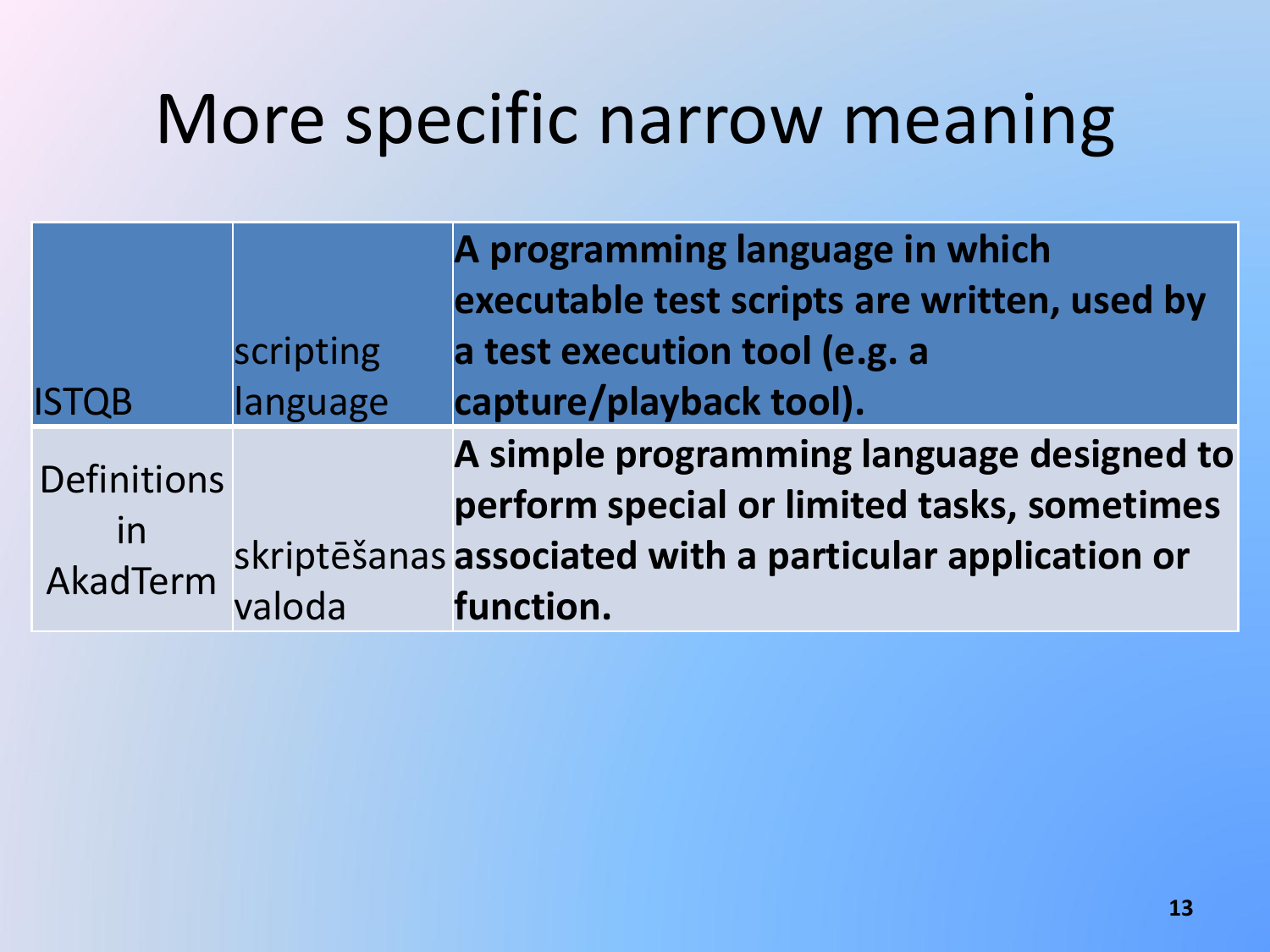## Glossary translation to Latvian

Participants (in alphabetical order)

**DPA Advanced technology centre SQUALIO**

**Latvian Academy of Sciences (Terminology** Commission)

**University of Latvia** (Faculty of Computing)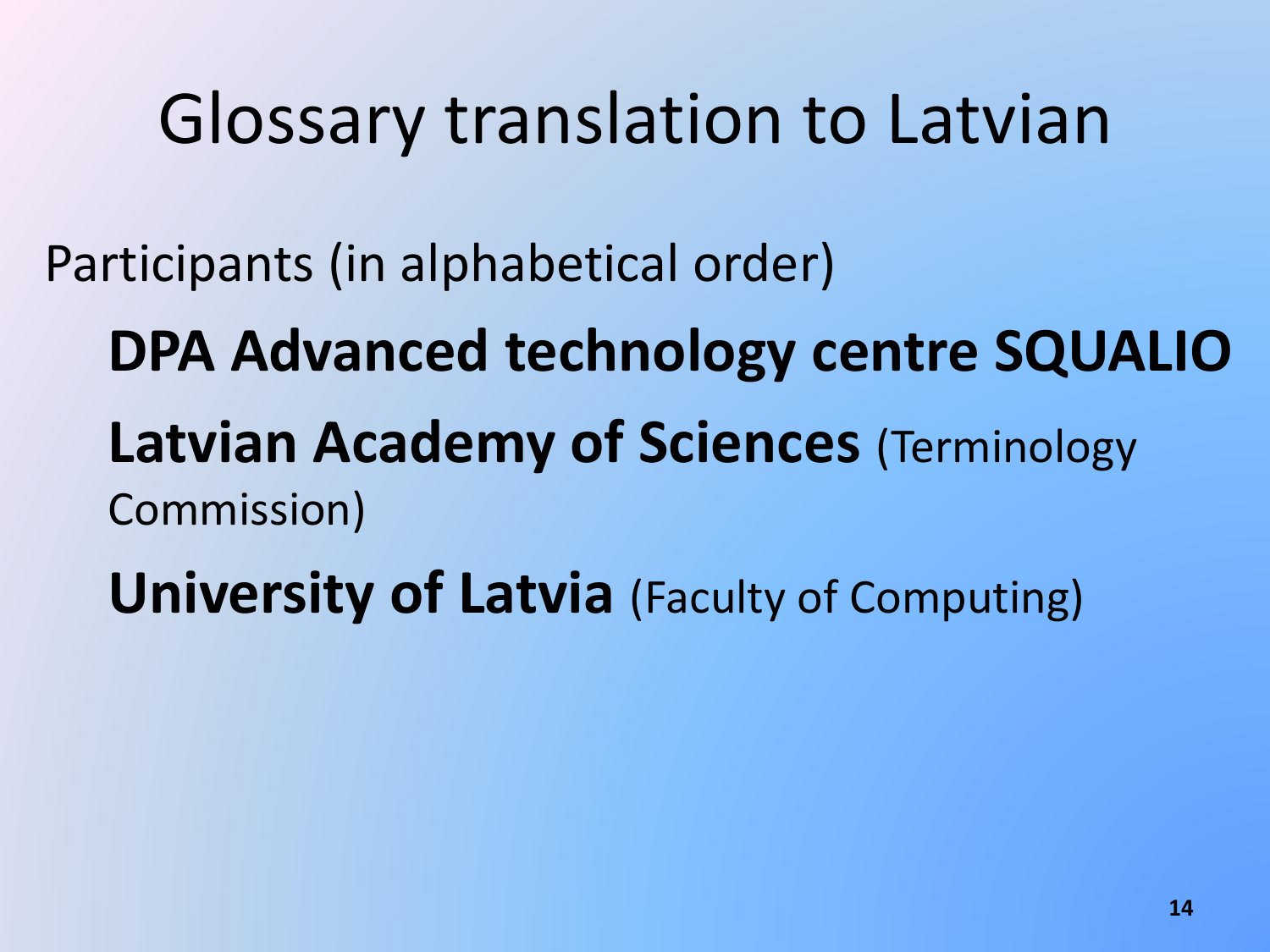## Tools to minimize inconsistences

• Database with terms and definitions in different languages



• Concept map generated from ISTQB Glossary [http://](http://science.df.lu.lv/tapost2013/)**[science.df.lu.lv/tapost2013](http://science.df.lu.lv/tapost2013/)**[/](http://science.df.lu.lv/tapost2013/)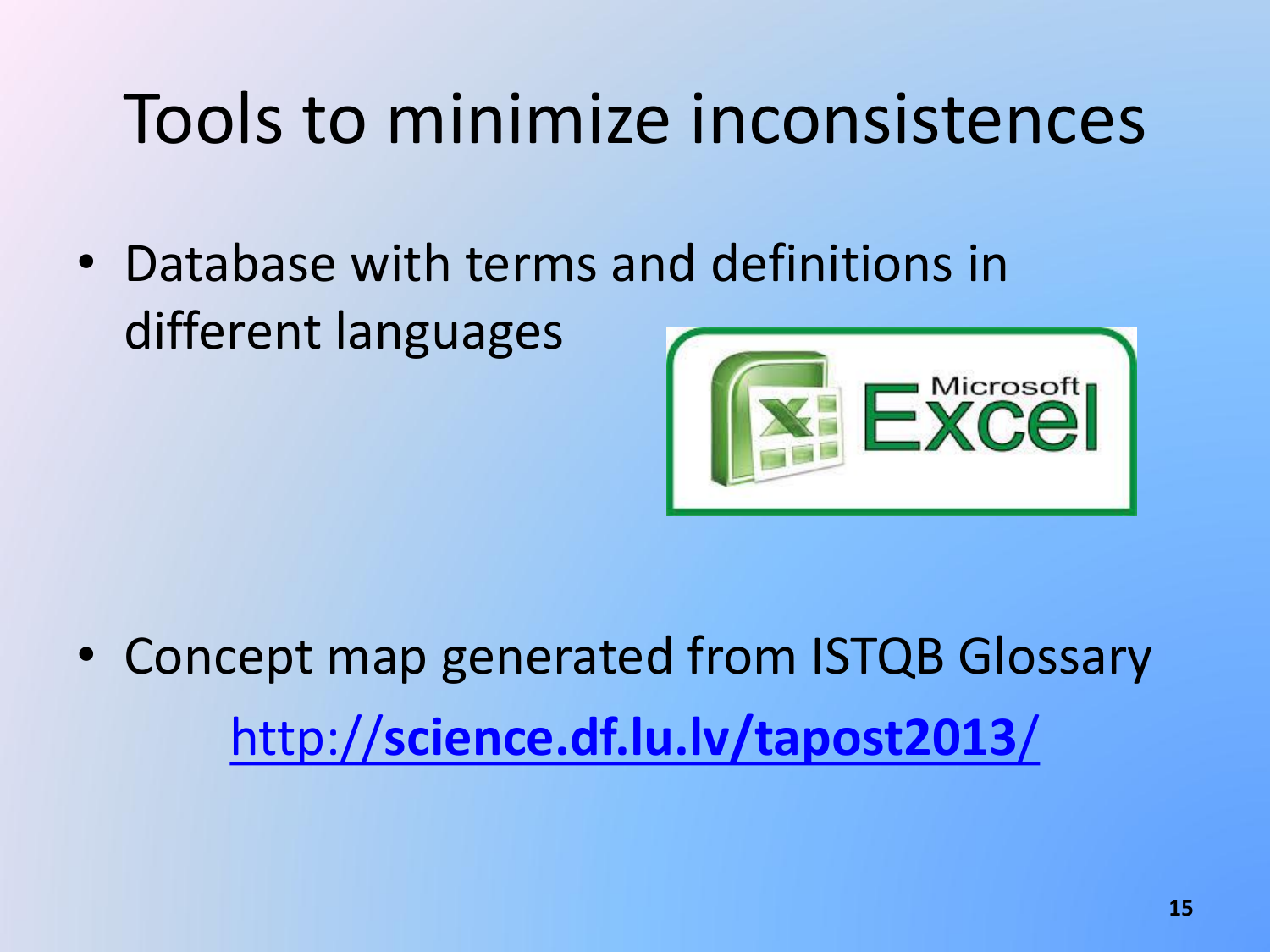## Database of terms and definitions

- Most important fields
	- Language
	- Term
	- Variant
	- Definition
	- Synonym
	- See also
	- Source reference
	- Link to external database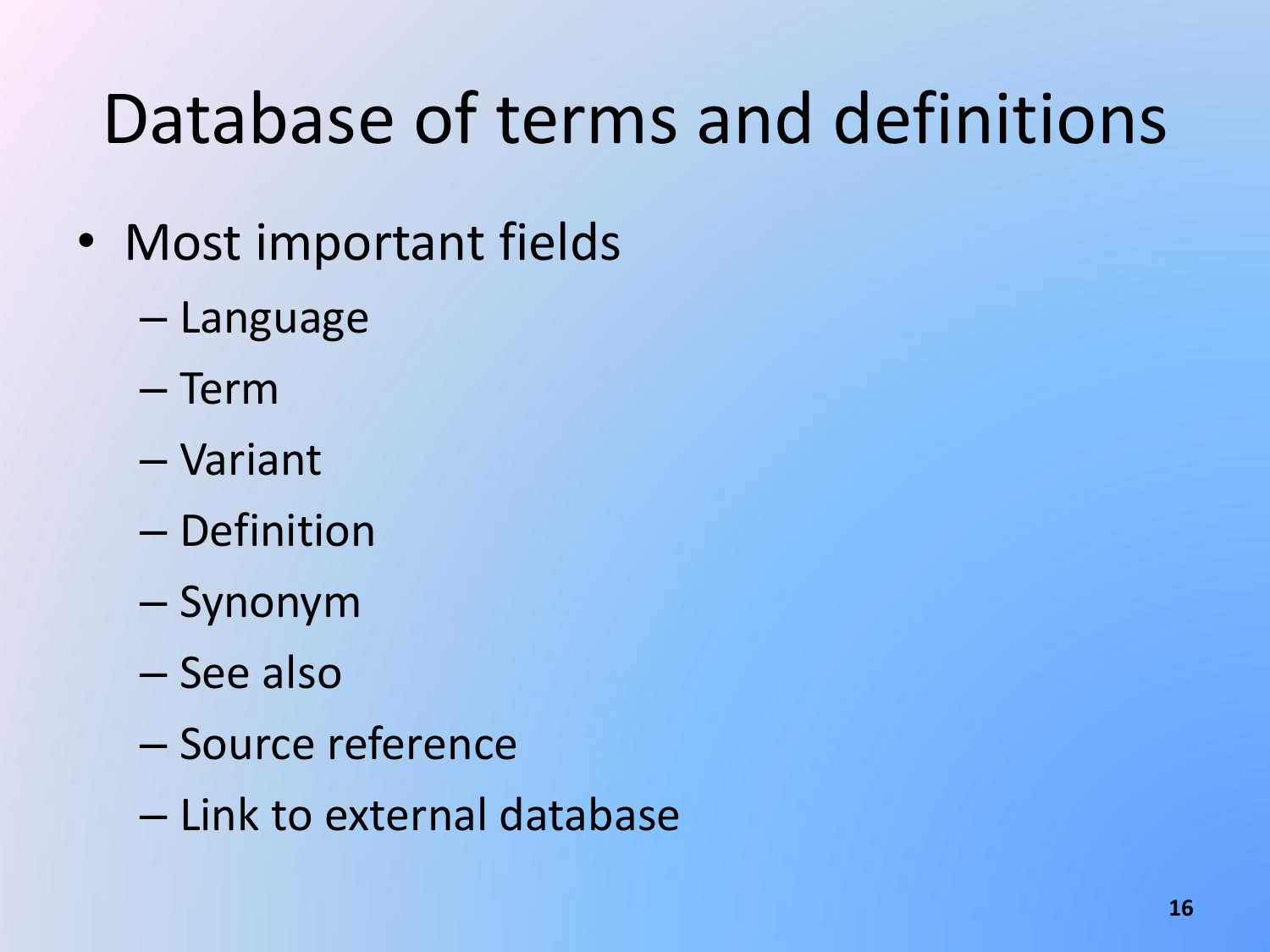## Annotated definition in English

#### **anomaly**

Any **{condition}** that deviates from expectation based on {requirement}s **{specification}**s, **|design| |document|**s, **|user| |document|**s, **{standard}**s, etc. or from someone's perception or **|experience|**. Anomalies may be found during, but not limited to, **{review}**ing, **{testing}**, **|analysis|**, compilation, or use of **{software} |product|**s or applicable **|document|**ation.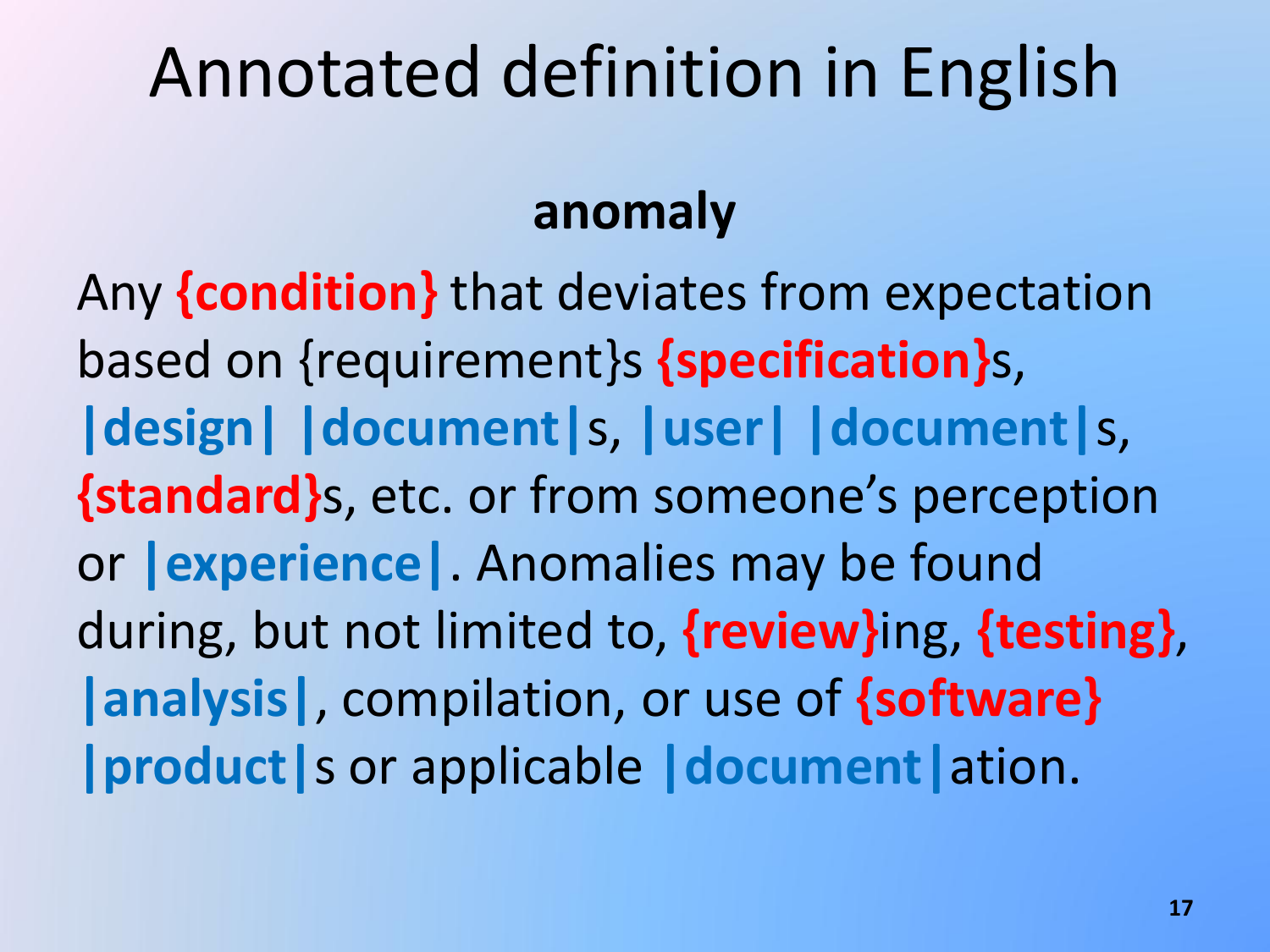## Concept map («review» in focus)



Concept map helps to collect similar or related terms, immediately see definitions of terms and traverse through whole term graph. ISTQB Syllabus level is shown using colour (*Gold, Yellow, Light yellow*).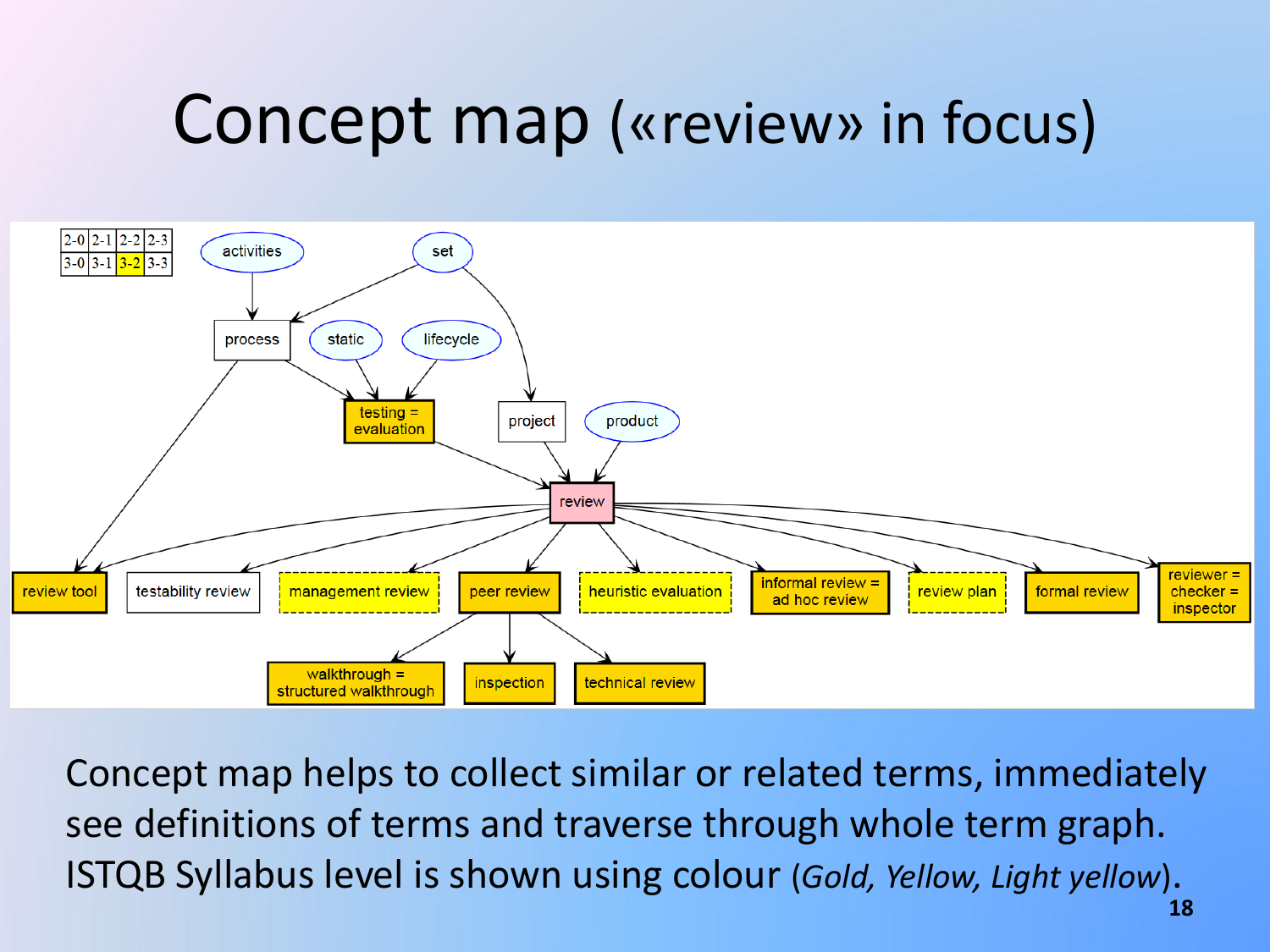## Conclusions

- Translation of glossary with significant number of terms is not a trivial task
- It is near impossible to translate (create) glossary that is consistent itself and with glossaries in other languages
- Translation process can discover problems in original version (ISTQB Glossary in English)
- Help of testing community is welcomed to evaluate translation (please contact [Vineta.Arnicane@lu.lv](mailto:Vineta.Arnicane@lu.lv) or [Guntis.Arnicans@lu.lv](mailto:Guntis.Arnicans@lu.lv) )